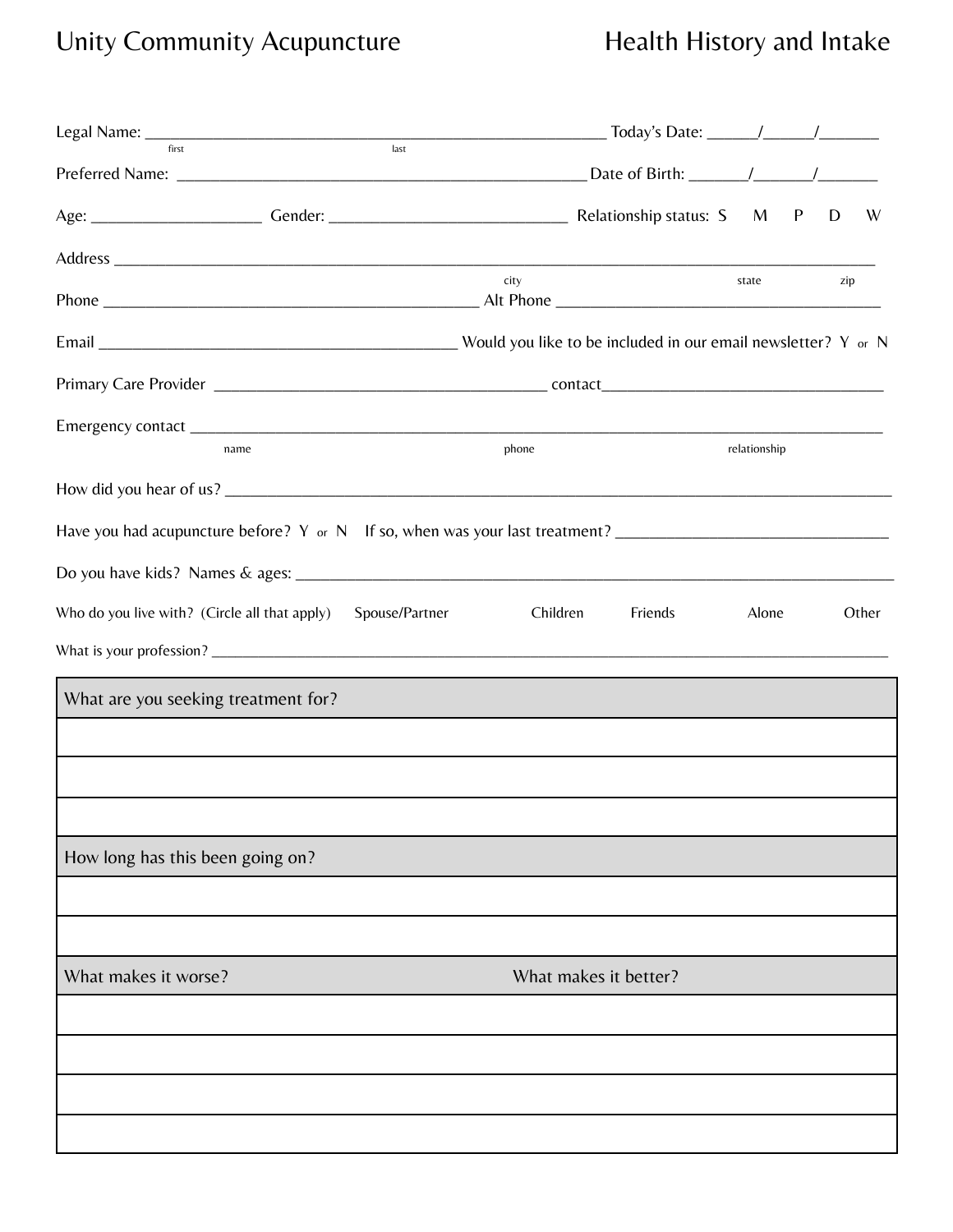### Unity Community Acupuncture **Health History and Intake**

Have you sought other treatment for this? If so, please list them and their results

| Please check any illnesses or conditions you currently have<br>or have had in the past: |                                                                                 | Have you had any of the following medical tests? |                  |       |          |
|-----------------------------------------------------------------------------------------|---------------------------------------------------------------------------------|--------------------------------------------------|------------------|-------|----------|
|                                                                                         |                                                                                 |                                                  |                  |       |          |
| AIDS/HIV                                                                                | Heart Disease                                                                   | Pneumonia                                        | Cholesterol<br>∩ | Date: | Results: |
| Alcoholism                                                                              | $\bigcirc$ Hepatitis                                                            | Polio                                            |                  |       |          |
| Allergies<br>( )                                                                        | ◯ High Blood Pressure                                                           | <b>Rheumatic Fever</b>                           | Hepatitis<br>O   | Date: | Results: |
| Anemia                                                                                  | ◯ Infectious Disease                                                            | ◯ Seizures                                       | HIV test:        | Date: | Results: |
| ◯ Antibiotic Use                                                                        | $\bigcap$ Jaundice                                                              | $\bigcirc$ Shingles                              |                  |       |          |
| $\bigcap$ Asthma                                                                        | Kidney Disease                                                                  | STI's<br>$\bigcap$                               | Mammogram:       | Date: | Results: |
| ◯ Bleed Easily                                                                          | Mental/Emotional<br>$\bigcirc$ Stroke<br><b>Disorders</b><br>Multiple Sclerosis |                                                  | High Blood       | Date: | Results: |
| Cancer<br>()                                                                            |                                                                                 | <b>Thyroid Conditions</b>                        | Pressure         |       |          |
| Chicken Pox                                                                             | ◯ Night Sweats                                                                  | Tuberculosis                                     | ○ Pap Smear      | Date: | Results: |
| Diabetes                                                                                |                                                                                 | $\bigcirc$ Ulcers                                |                  |       |          |
| Epilepsy<br>()                                                                          | Pertussis/ Whooping<br>Cough                                                    | ◯ Vascular disease                               | Physical         | Date: | Results: |
| Glaucoma                                                                                |                                                                                 | ◯ Pacemaker                                      | Thermography     | Date: | Results: |
|                                                                                         |                                                                                 |                                                  | Stool<br>∩       | Date: | Results: |
|                                                                                         |                                                                                 |                                                  |                  |       |          |

| Have you had your appendix removed?                      | Y or N          | Date: |
|----------------------------------------------------------|-----------------|-------|
| Have you had your gallbladder removed?                   | $Y$ or $N$      | Date: |
| Have you had ovaries or uterus removed?                  | $Y$ or $N$      | Date: |
| Have you been exposed to antibiotics or steroids? Y or N |                 | Date: |
| If so, for what condition(s)?                            |                 |       |
| Were you born prematurely?<br>Y or N                     | How many weeks? |       |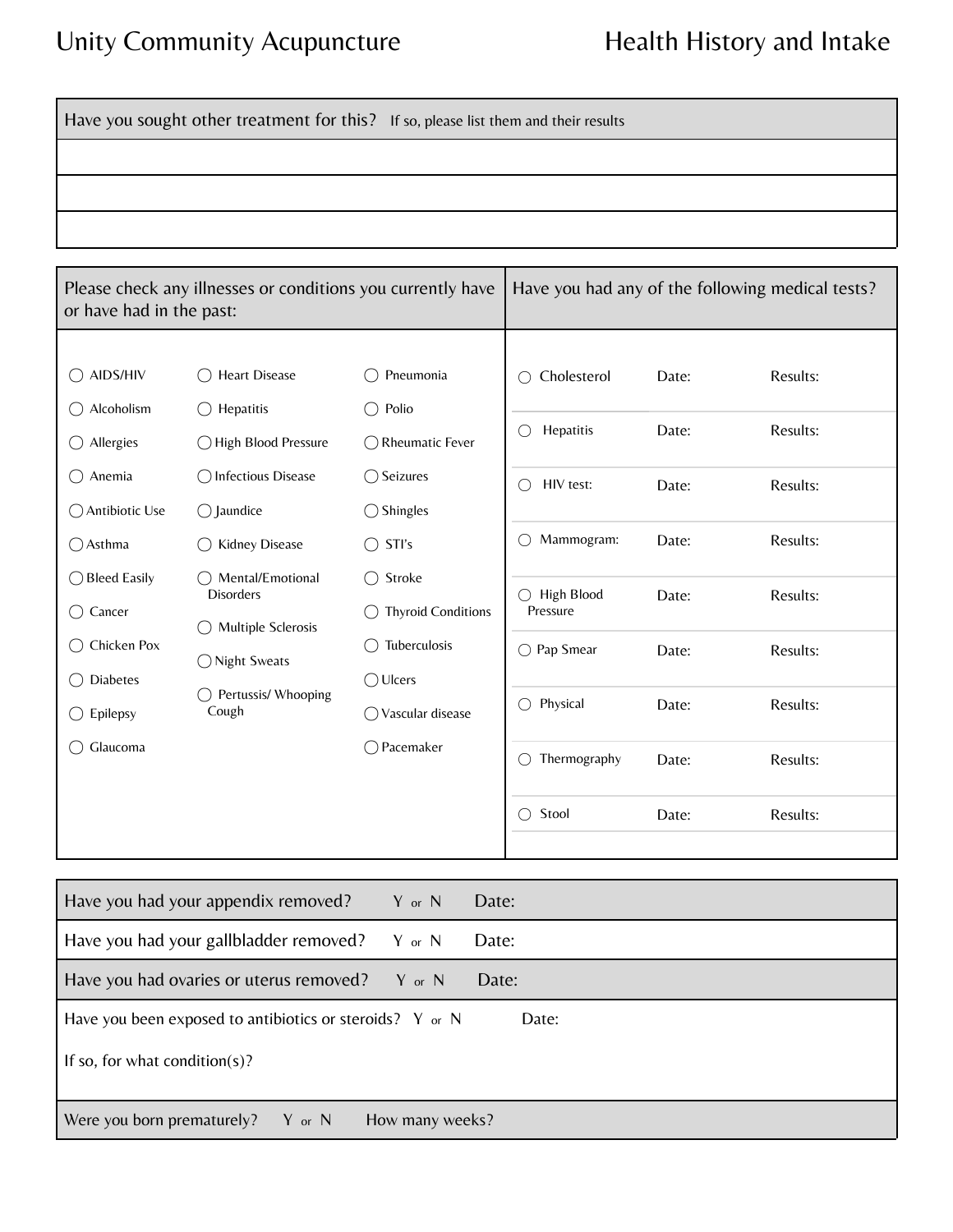## Unity Community Acupuncture **Health History and Intake**

| Have you been Immunized for:                                                                                           |                                                                                                                          | Does your Family have a history of:                                                                                                                                                                                                                             |                                                                                                                                                                                         |  |
|------------------------------------------------------------------------------------------------------------------------|--------------------------------------------------------------------------------------------------------------------------|-----------------------------------------------------------------------------------------------------------------------------------------------------------------------------------------------------------------------------------------------------------------|-----------------------------------------------------------------------------------------------------------------------------------------------------------------------------------------|--|
| Chicken Pox<br>Tdap (Tetanus/<br>Diphtheria/Pertussis)<br>Hepatitis<br>HPV (Human<br>Papillomavirus)<br>$\bigcirc$ Flu | ◯ MMR (Measles/ Mumps/<br>Rubella)<br>Tetanus Only<br>Varicella Only<br>Shingles<br>( )<br>Meningitis<br>$($ )<br>Other_ | $\bigcap$ Alcoholism<br>$\bigcirc$ Allergies<br><b>Bleeding Easily</b><br>$\left( \begin{array}{c} \end{array} \right)$<br>$\bigcirc$ Cancer<br><b>Diabetes</b><br>$\left( \begin{array}{c} \end{array} \right)$<br>$\bigcirc$ Epilepsy<br>Heart Disease<br>( ) | ◯ High Blood Pressure<br>◯ Kidney Disease<br>Mental/Emotional<br><b>Disorders</b><br>$\bigcirc$ Obesity<br>$\bigcirc$ Stroke<br>$\bigcirc$ Other<br>$\bigcirc$ Unsure of Family History |  |

What medications, vitamins, supplements, homeopathics, herbs, etc., are you taking & what are they for?

Have you had any significant life changes over the past 2 years? Y or N If so, please explain below:

Have you had any recent surgeries, injuries, or traumas?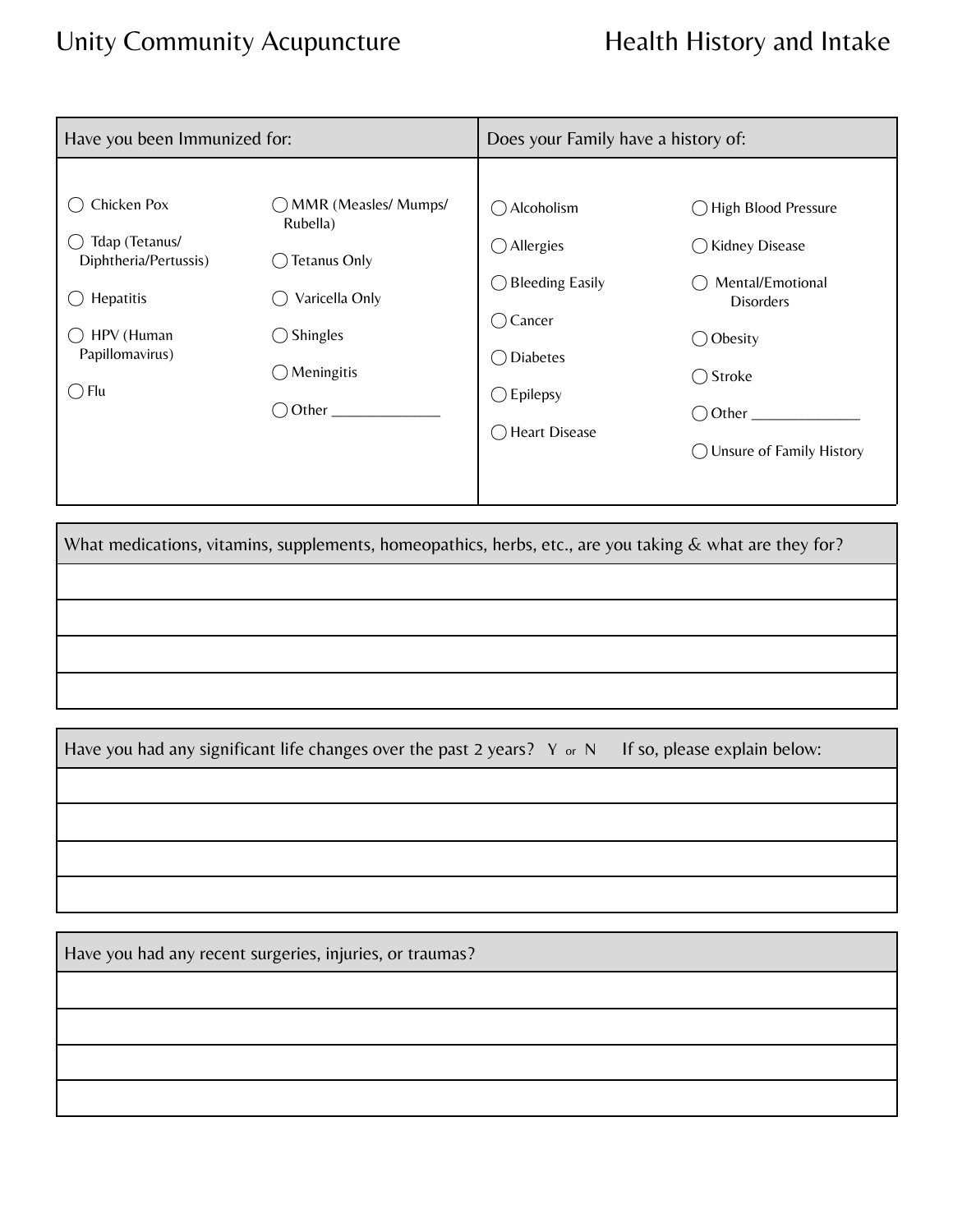How much time do you take to relax/unwind & what do you do? Example: meditate, read, exercise, yoga, dance, spiritual/religious practice, etc.

How many hours of sleep do you get a night? \_\_\_\_\_\_\_\_\_\_\_\_\_\_\_\_\_\_\_\_\_\_\_\_\_\_What is your sleep like?

What is your diet like? Please include caffeine, soda, and sugar consumption.

Do you smoke, drink alcohol or use recreational drugs? How much/how many per week?

| Circle any of the feelings you have experienced<br>in the last few months?                                                                              |                                                                                                                                                                   |                                                                                                                                               | Please mark the circle that best describes the level of stress for the<br>below listings.                                                                                                                                                                                                                                                                                                    |                                                                                                                                                                                                                                                                                                                                                                              |
|---------------------------------------------------------------------------------------------------------------------------------------------------------|-------------------------------------------------------------------------------------------------------------------------------------------------------------------|-----------------------------------------------------------------------------------------------------------------------------------------------|----------------------------------------------------------------------------------------------------------------------------------------------------------------------------------------------------------------------------------------------------------------------------------------------------------------------------------------------------------------------------------------------|------------------------------------------------------------------------------------------------------------------------------------------------------------------------------------------------------------------------------------------------------------------------------------------------------------------------------------------------------------------------------|
| Abused<br>Overwhelmed<br>Agitated<br>Panic<br>Criticized<br>Muddled<br>Uneasy<br>Intolerant<br>Overworked<br>Anxious<br>Intimidated<br>Angry<br>Worried | Persecuted<br><b>Distress</b><br>Uncertainty<br>Paralyzed<br>Guilty<br>Fearful<br>Aggravated<br>Depressed<br>Easily irritated<br>Impatient<br>Annoyed<br>Rejected | Despair<br>Sad<br>Restless<br>Outraged<br>Helpless<br>Grieving<br>Paranoid<br>Nervous<br>Hopeless<br>Unable to grieve<br>Apprehensive<br>Numb | My Family stress is:<br>My relationship stress is:<br>My work stress is:<br>My financial stress is:<br>My health stress is:<br>Other <b>Communist Communist Communist Communist Communist Communist Communist Communist Communist Communist Communist Communist Communist Communist Communist Communist Communist Communist Communist Communist Communist Commu</b><br>Other $\qquad \qquad$ | ○none ○minimal ○moderate ○severe<br>○none ○minimal ○moderate ○severe<br>$\bigcirc$ none $\bigcirc$ minimal $\bigcirc$ moderate $\bigcirc$ severe<br>○none ○minimal ○moderate ○severe<br>○none ○minimal ○moderate ○severe<br>○none ○minimal ○moderate ○severe<br>$\bigcirc$ none $\bigcirc$ minimal $\bigcirc$ moderate $\bigcirc$ severe<br>○none ○minimal ○moderate ○severe |
|                                                                                                                                                         |                                                                                                                                                                   |                                                                                                                                               |                                                                                                                                                                                                                                                                                                                                                                                              |                                                                                                                                                                                                                                                                                                                                                                              |